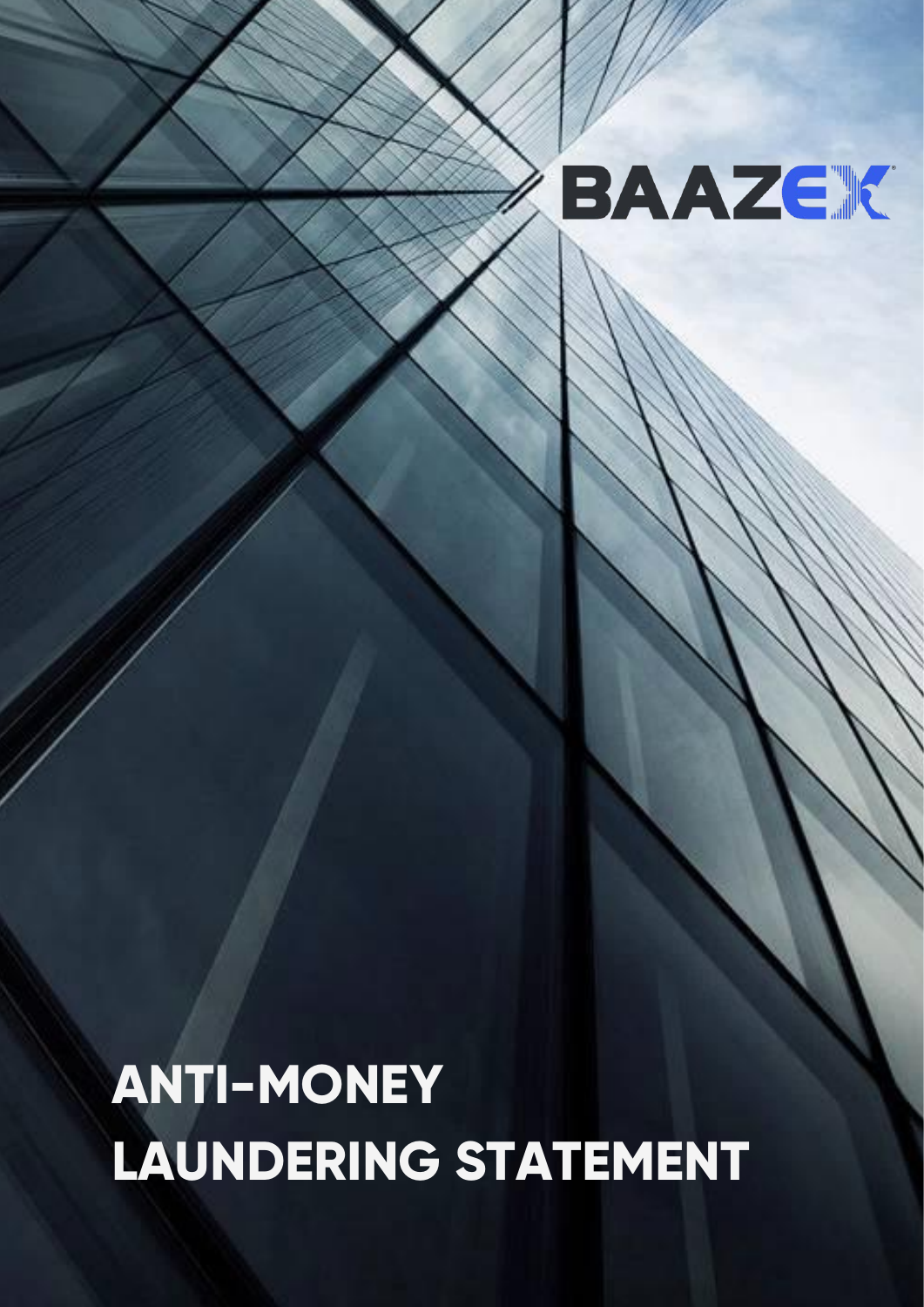## **BAAZEK ANTI-MONEY LAUNDERING STATEMENT**

BAAZEX International Limited (hereinafter referred to as the "Company", "BAAZEX", "We" or "Us"), is incorporated under the laws of Saint Vincent and the Grenadines with Registration 24533 IBC 2018 having its registered office at First Floor, First Saint Vincent Bank Limited Building, James Street, P. O. Box 1574, Kingstown, VC0100, Saint Vincent and the Grenadines. The Company is authorized as an International Business Company under the International Business Companies (Amendment and Consolidation) Act, Chapter 149 of the Revised Laws of Saint Vincent and Grenadines, 2009 (herein the "Law").

This AML Statement is also applied to Baaz Commercial Brokers, entity registered in Dubai, UAE with License No 964561. The entity is responsible for maintenance and marketing of the website.

The Anti-Money Laundering Statement of the Company is a crucial part of the company's code of ethics. Its purpose is to ensure that customers who choose to engage in illegal activities are held up to a moral standard, while the rest of our clients who do not engage in illegitimate actions feel safe using our products. Money laundering is defined as "the process of creating the appearance that large amounts of money obtained from serious crimes, such as drug trafficking or terrorist activity, originated from a legitimate source." By presenting illegally obtained funds as legitimate, one commits a crime as they intentionally obscure the illegitimate source of that money. Both domestic and international laws condemn money laundering and make it illegal for companies that provide financial services, such as BAAZEX International Limited, as well as its customers, employees or agents to knowingly engage or attempt to engage in this type of criminal transactions.

PROCEDURES<br>Company has implemented a highly sophisticated system for the detection of any signals that might suggest a customer is engaging in such illegal activities. This system keeps a record of and verifies all client identification materials, and tracks and maintains detailed records of all transactions.

Company dedicates its keen attention to tracking suspicious and significant transaction activities, and reports such activities along with comprehensive information to the relevant law enforcement bodies. To maintain the integrity of reporting systems and to safeguard businesses, the legislative framework provides legal protection to the providers of such information.

A key step to preventing and discouraging money laundering using our platforms is the fact that Company does not accept cash deposits. Company has the right to refuse to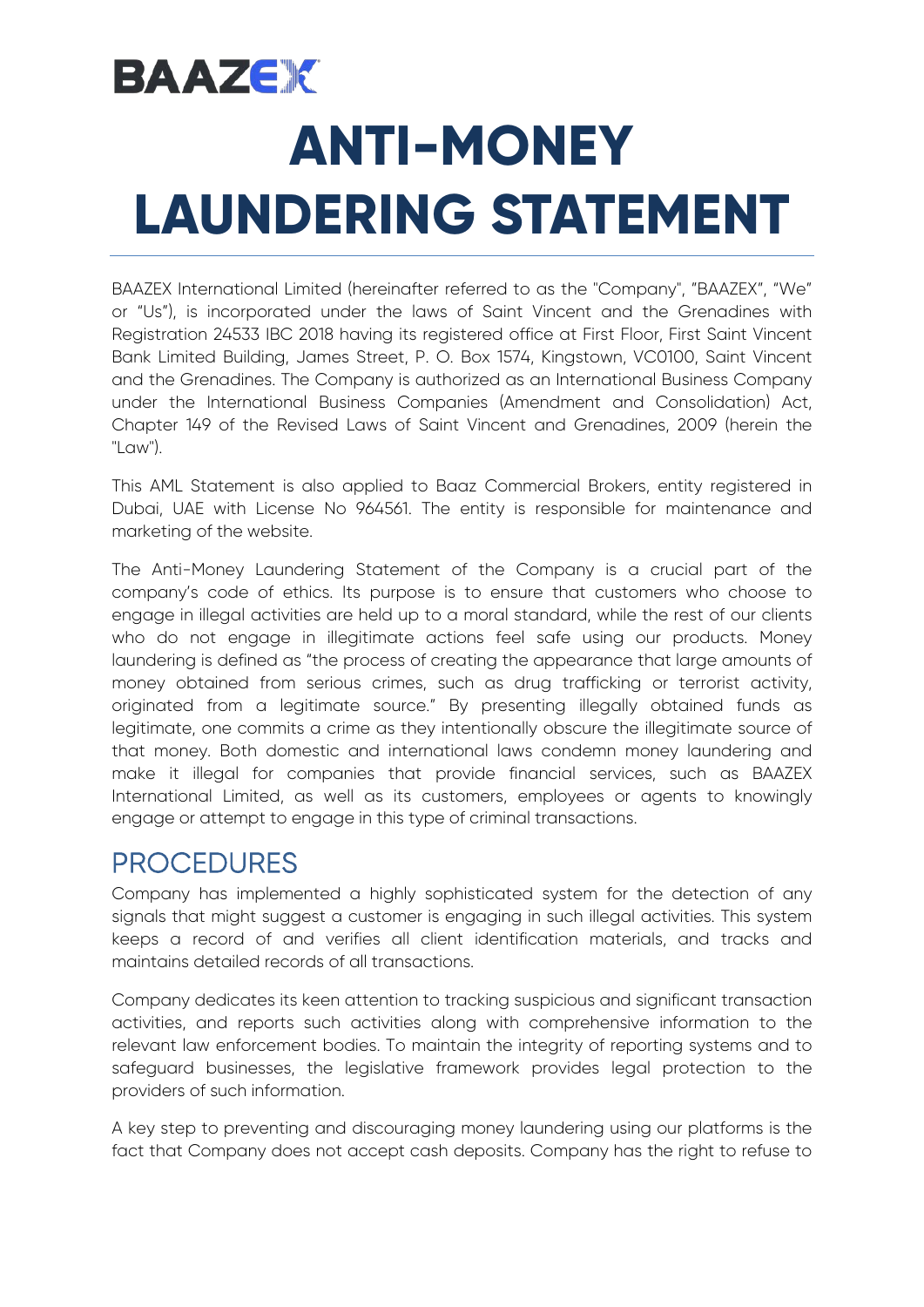### **BAAZEK**

process a transfer at any stage where it believes the transfer to be connected in any way to money laundering or criminal activity.

REQUIREMENTS<br>In order to comply with anti-money laundering laws, Company requires a number of different documents to verify the identity of each customer.

The first document required is a legal government-issued document of identification that contains a picture of the customer. This may be a government-issued passport, a local ID card, or a driver's license (for countries where the driver's license is accepted as a primary identification document). Company, student or other cards are not acceptable forms of identification.

The second step is to verify your address. This may be done through your document of identification if it includes it. Other acceptable records are bills paid in the past three months that include your name and address, bank statements or any other document with the client's name and address issued from an internationally recognized organization.

Company requires that all deposits where the name of the originating customer is present be made from the same name of the customer in our records. Third-party payments are not accepted.

Withdrawing money may be done from the same account and by the same way it was received. For withdrawals where the name of the recipient is present, the name must be an exact match for the name of the customer in our records. For example, if the deposit was made by a wire transfer, funds may be withdrawn only by a wire transfer to the same bank and to the same account from which it originated. If the deposit was made via an electronic currency transfer, funds may be withdrawn only via an electronic currency transfer through the same system and to the same account it originated from.

KEY PRINCIPLES<br>All of the Company's employees are required to read and acknowledge the Anti-Money Laundering Manual of the Company and shall at all-time act under the "Key Principles" set out therein.

- Take appropriate steps to protect the Company and its domain from any activities which involve money laundering and terrorist financing.
- The Company must maintain and implement written policies and procedures with respect to combating money laundering, a system of internal controls to ensure ongoing compliance with applicable laws which shall be reviewed and monitor by a designated person and to take appropriate action, once suspicious activity is detected, through the reporting of such transactions in line with the guidelines set out by Global Anti-Money Laundering regulations.
- Comply with applicable anti-money laundering and terrorist financing laws and regulations as established by the Global Anti-Money Laundering guidelines.
- All business units of the Company shall follow the AML policies and procedures.